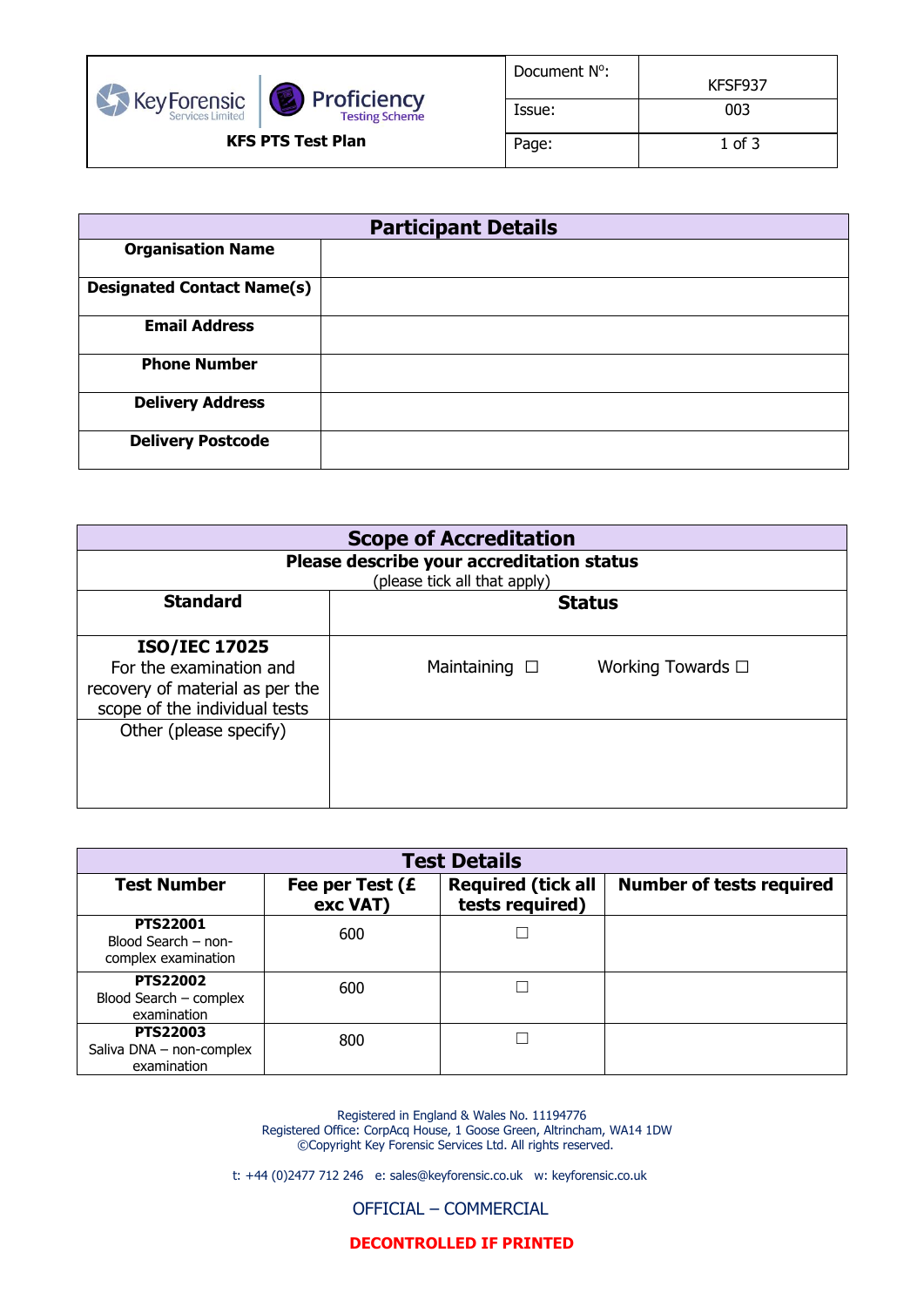



| Document N <sup>o</sup> : | KFSF937 |
|---------------------------|---------|
| Issue:                    | 003     |
| Page:                     | 2 of 3  |

| <b>PTS22004</b>           | 800 |              |  |
|---------------------------|-----|--------------|--|
| Saliva DNA - complex      |     |              |  |
| examination               |     |              |  |
| <b>PTS22005</b>           | 800 | $\Box$       |  |
| Cellular DNA - non-       |     |              |  |
| complex examination       |     |              |  |
| <b>PTS22006</b>           | 600 | Г            |  |
| Blood Search - non-       |     |              |  |
| complex examination       |     |              |  |
| <b>PTS22007</b>           | 600 | П            |  |
| Blood Search - complex    |     |              |  |
| examination               |     |              |  |
| <b>PTS22008</b>           |     | ┍            |  |
| Saliva DNA - non-complex  | 800 |              |  |
| examination               |     |              |  |
| <b>PTS22009</b>           |     | П            |  |
| Saliva DNA - complex      | 800 |              |  |
| examination               |     |              |  |
| <b>PTS22010</b>           |     |              |  |
| Cellular DNA - non-       | 800 | $\mathbf{r}$ |  |
| complex examination       |     |              |  |
| <b>PTS22011</b>           |     |              |  |
| Saliva DNA (Envelope) -   | 800 |              |  |
| non-complex examination   |     |              |  |
|                           |     |              |  |
| <b>PTS22012</b>           |     |              |  |
| Hair and Fibres - Bespoke | 600 | $\Box$       |  |
| unaccredited              |     |              |  |
|                           |     |              |  |

## **APPROVAL – TO BE COMPLETED BY THE CUSTOMER AUTHORISED SIGNATORY**

Our Terms and Conditions (KFSF955) are included and available via our website.

KFSP323 outlines the roles and responsibilities of both KFS, as the test provider, and you, as the participant. This document must be read in conjunction with the KFS Terms and Conditions of business and signed to form a binding contract. By signing this document, the terms and conditions apply to all tests provided to you and you agree to make payment for the services provided.

**Authorised Signatory:** Name only is required here if a signature is not possible.

## **E-mail Address of Authorised Signatory:**

**Date:** 

We will accept work requests as authorised if they are received from the email address noted for the authorising customer signatory

## **PO Number**

Invoices are subject to 30-day payment terms

Registered in England & Wales No. 11194776 Registered Office: CorpAcq House, 1 Goose Green, Altrincham, WA14 1DW ©Copyright Key Forensic Services Ltd. All rights reserved.

t: +44 (0)2477 712 246 e: sales@keyforensic.co.uk w: keyforensic.co.uk

OFFICIAL – COMMERCIAL

**DECONTROLLED IF PRINTED**